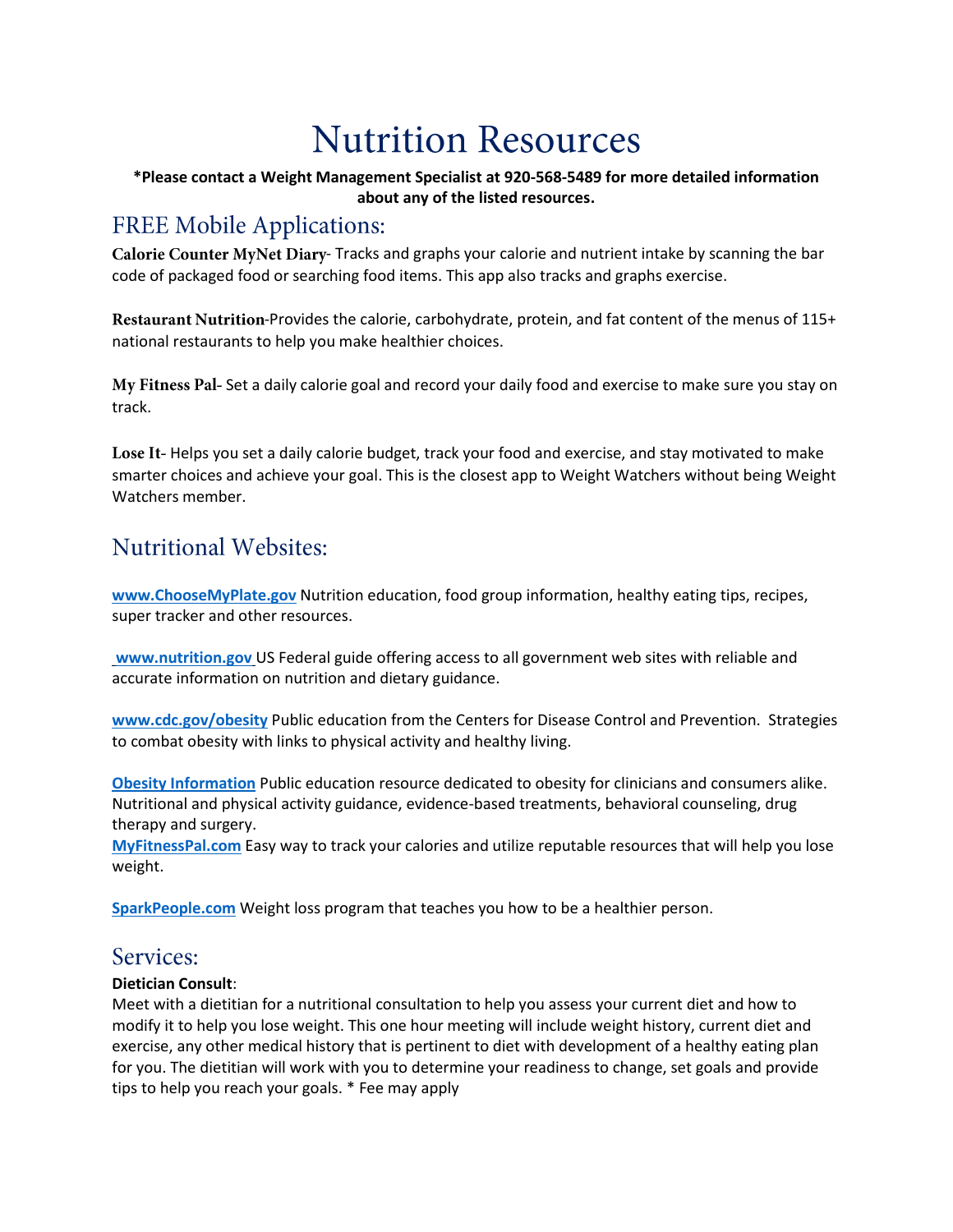#### **Weight Watchers at Work**:

Traditional Weight Watcher Program with a weekly weigh in and support group run by Weight Watcher Specialists located at Fort HealthCare for convenience. \*Fee may apply

#### **Movin & Losin:**

This weight-management program, delivered in two 12-week sessions, is designed specifically for adults with education and physical activity designed to help you reach your goal. Wellness Specialists along with special guest lecturers will cover a different topic each week related to diet and exercise. Each class will include time for physical activity. This class will be held in the Fort HealthCare Cardiac Rehab facilities. \*Fee may apply

#### **Health Coach:**

Work one on one with a Health Coach who will help develop strategies and engage people in health behavior changes and self-management of health conditions resulting in improved health. \*Fee may apply

# Magazines:

#### **Prevention**:

Trustworthy tips and advice on health, nutrition, fitness, anti-aging beauty, weight loss, and recipes from the experts at Prevention to help you live a healthier life. Online magazine available as well.

#### **Weight Watchers**:

Articles and information for people committed to change and seeking healthy lifestyles. Science-based approach to help participants lose weight by forming helpful habits, eating smarter, getting more exercise and providing support. Recipes also included. Weight Watchers isn't a diet, it's a healthy way to live. Online magazine available as well.

#### **Cooking Light:**

Food and lifestyle magazine dedicated to healthy food and fitness choices. Offers healthy recipes, articles on nutrition, fitness, and general health and living. Also offers nutrition tips, entertaining menus, menu planning and much more. Online magazine available as well.

# **Book Reviews:**

**NOTICE**: Scientific study shows that no one specific "diet" to be superior to any other "diet." In the end, weight loss involves decreasing caloric intake and this can be done by any number of diets. The best "diet" is the one that works for you and the one that you can stick to most of the time for the rest of your life.

The following star rating system and reviews are the opinion **of Dr. James Martin MD, MPH**.

#### **Moving Forward: The Weigh to a Healthier Weight; A Primer on Healthy Weight Loss without Rigid Dieting**. Kathleen T. Baskett, MD

#### \*\*\*\*

This well organized book is an easy read that is full of the basic information needed to successfully lose weight and keep it off. It provides good advice about things you can do to lose weight and how to get by common challenges such as dealing with special occasions, eating in restaurants and emotion-related eating.